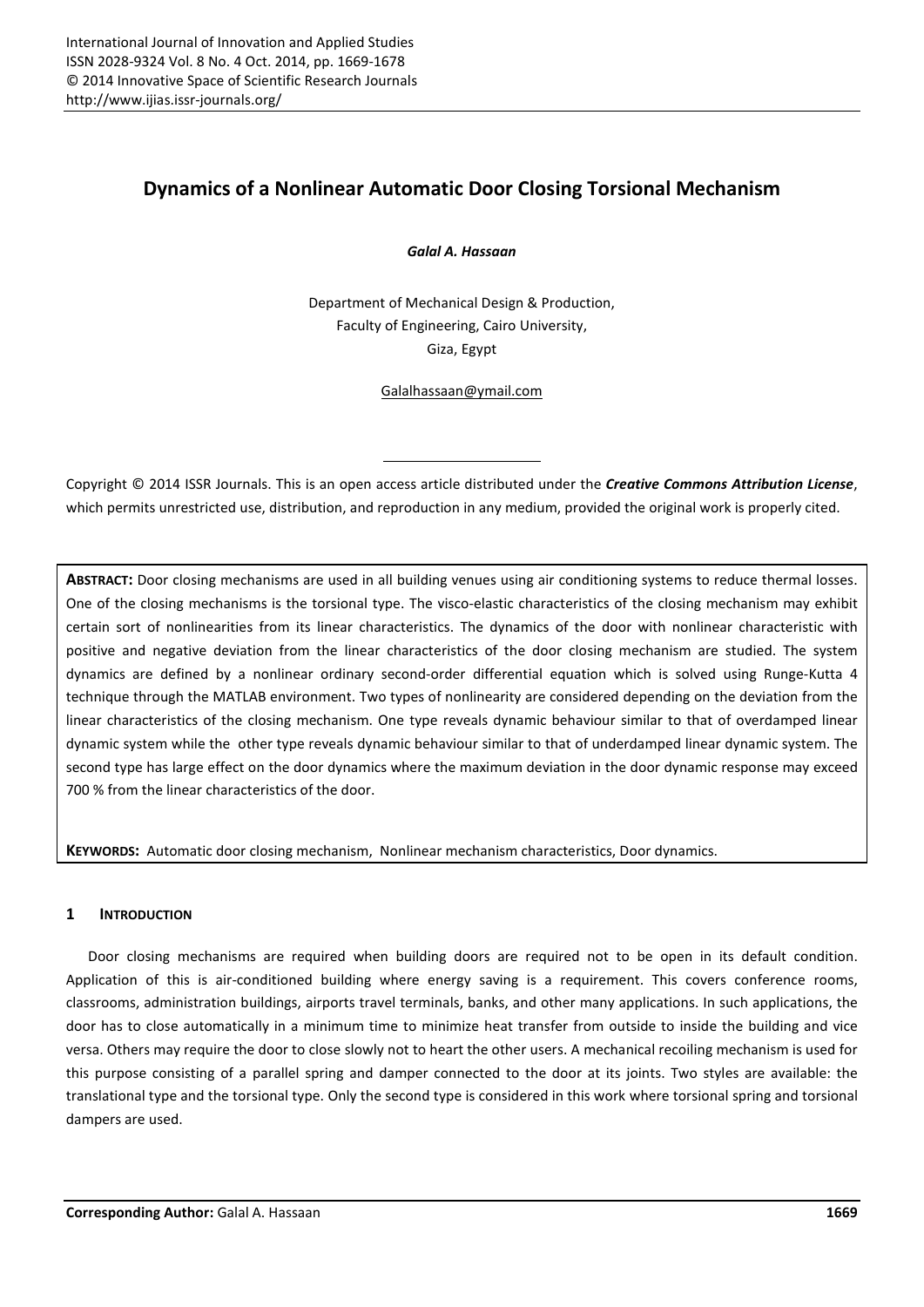Clabaugh (2004) set an important guidelines for designing, constructing and renovating instructional spaces in educational classrooms. Regarding the classroom doors he stated that the doors should be equipped with hardware for slow and quiet closure [1]. Al-Bassiouny (2005) investigated the effect of quadratic and cubic nonlinearities in elastomeric material dampers to quiet torsional vibrations of internal combustion engines shafts. His study covered the effects of damping, nonlinear terms and excitation magnitude on the system dynamics [2]. Tjahjowidodo, Al-Bender and Brussel (2006) offered a model for torsional compliance of harmonic drives. The characteristics of the system compliance were highly nonlinear as shown experimentally [3]. Meirelles, Zampieri and Mendes (2007) studied the crankshaft torsional vibration in internal combustion engines. They considered a rubber and a viscous damper assembled to the crankshaft front-end [4]. Filipowicz (2007) studied experimentally the characteristics of a torsionally flexible metal coupling. He showed that it has linear characteristics during loading and unloading with different torsional stiffness [5]. Lee and Hsieh (2009) designed a motor-gear transmission system based on analysis and design theory for motion of a gear train for the automatic opening and closing of a car door [6]. Bayly et. al. (2010) set a classroom design guide including door design requirements. They pointed out the door dimensions and direction of opening and to have visual identification, opening force and hardware confirming to ADA standards [7]. Homik (2010) described methods of diagnosing, maintenance and regeneration of torsional vibration dampers used in ship building. He illustrated the types of failures occurring in viscous and spring torsional vibration dampers [8]. Homik (2011) presented means fo damping the torsional vibrations and methods for selection of viscous torsional vibration dampers for a given type of engine [9]. Filipovic et. al. (2012) presented a possible approach to define the parameters of torsional vibrating systems of internal combustion engines needed for a preliminary selection of the basic parameters of viscous type torsional vibration dampers such as the elastic damper, the balance weight damper and the dual mass flywheel [10]. Carpino et. al. (2012) presented the design of a compact torsional spring to be used in a compliant system for series elastic actuators. They considered the designed spring having linear characteristics with error up to 6 % [11]. Mahdi (2013) developed a software system to lock doors using electromagnetic door lock for security purposes [12]. Yang et.al. (2013) used a torsional spring in a spring-loaded antibacklash gear transmission to improve the transmission precision. They investigated th dynamic characteristics of the system with study of the effect of the torsional spring stiffness using damping rational preload on the dynamic transmission error [13]. Soni and Roy (2013) described the design , calibration and characterization of a thrust stand capable of nano-Newton resolution. They employed a passive eddy-current non-contact and vacuum compatible damper [14]. Joshi, Hung and Vengallatore (2014) presented an overview of recent advances in damping from viewpoint of device design. They connected and organized techniques for the rational and effective control of linear damping in miniaturized mechanical resonators [15].

# 2 ANALYSIS

The automatic door is a door hinged with the wall with a number of revolute joint allowing only one rotational motion θ as shown in Fig.1 (plan view). The revolute joint is at O and a closing mechanism consisting of a torsional damper and a torsional damper is attached to the door at the centreline of the revolute joint.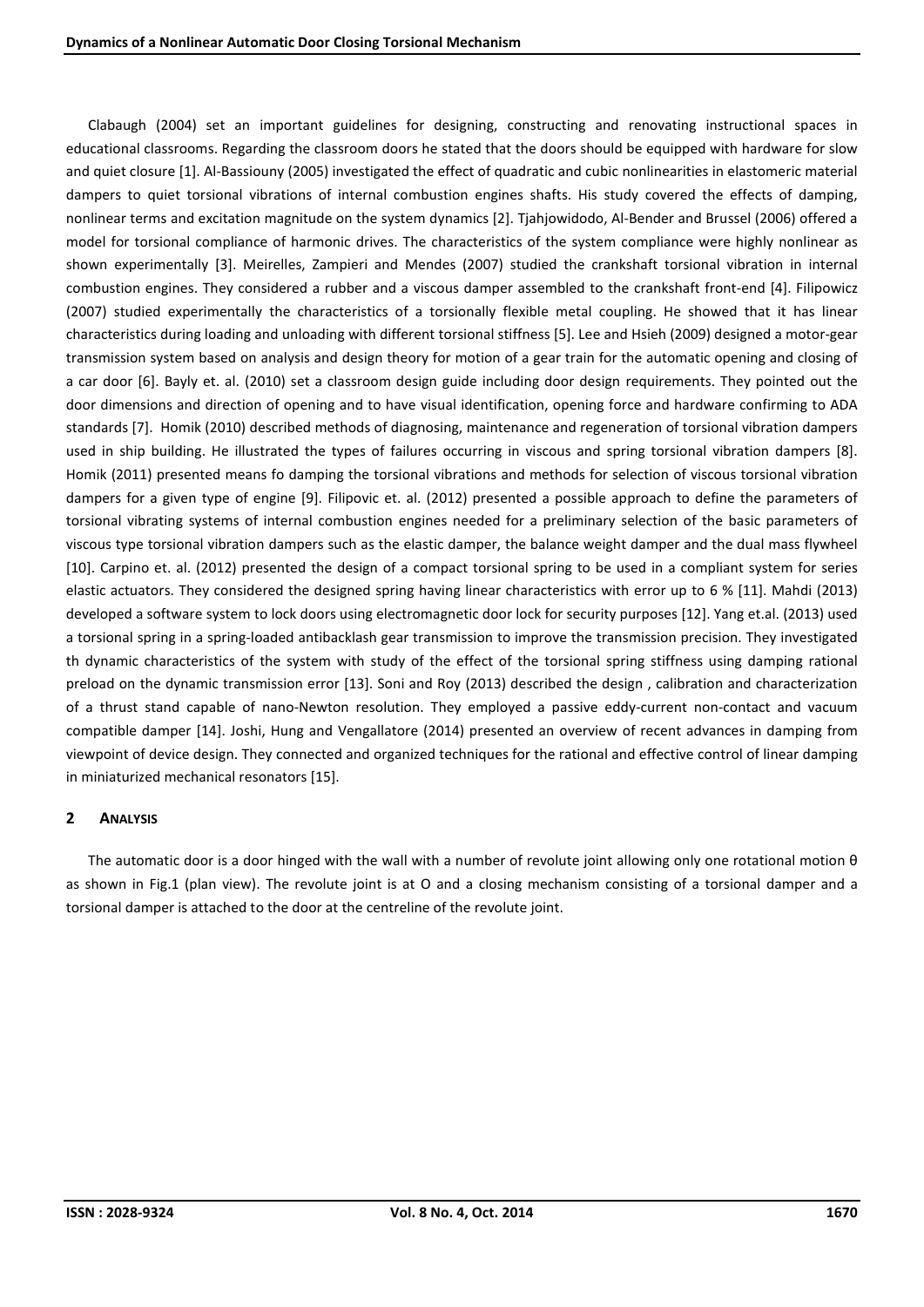

*Fig. 1. Automatic door closing mechanism.*

The dynamic system of Fig.1 has the parameters:

- $\bullet$  Door mass moment of inertia about the joint centerline,  $J_0$ .
- Closing mechanism torsional stiffness, k.
- Closing mechanism torsional damping coefficient, c.

The differential equation of the dynamic system in Fig.1 in terms of the dynamic motion θ is:

$$
J_0\theta'' + c\theta' + k\theta = 0
$$
 (1)

The damping and elastic torque of the closing mechanism against the door motion are assumed nonlinear. The variation of the damping torque with door angular velocity θ' and the spring torque with the angular motion of the door θ is shown in Figures 2 and 3 for 3 levels of nonlinearity and negative and positive deviations respectively.



Fig.2 Closing mechanism characteristics (negative deviation)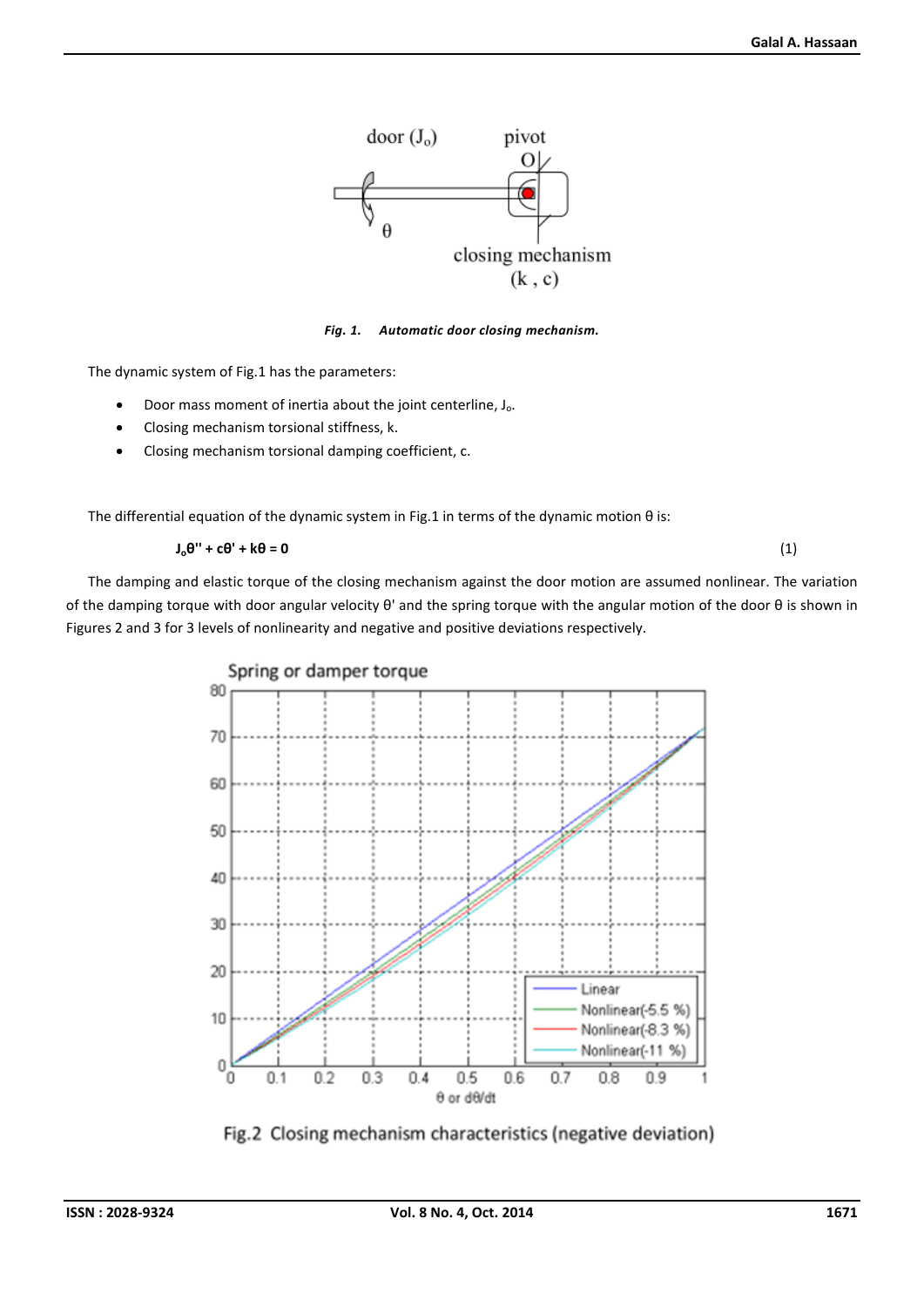

Fig.3 Closing mechanism characteristics (positive deviation)

The six nonlinearity levels correspond to the maximum deviation of the linear characteristics of the torsional closing elements as follows:

Level 1: - 5.5 % (maximum deviation). Level 2: - 8.3 % (maximum deviation). Level 3: - 11.0 % (maximum deviation). Level 4: 5.5 % (maximum deviation). Level 5: 8.3 % (maximum deviation). Level 6: 11.0 % (maximum deviation).

The static torque applied to the closing mechanism, T is related to the mechanism deflection and/or velocity, q through the fitted second-order polynomial model:

$$
T = a_0 q^2 + a_1 q + a_2 \tag{2}
$$

The parameters of the nonlinear model of Eq.2 depend on the deviation level from linear characteristics. They are given in Table 1.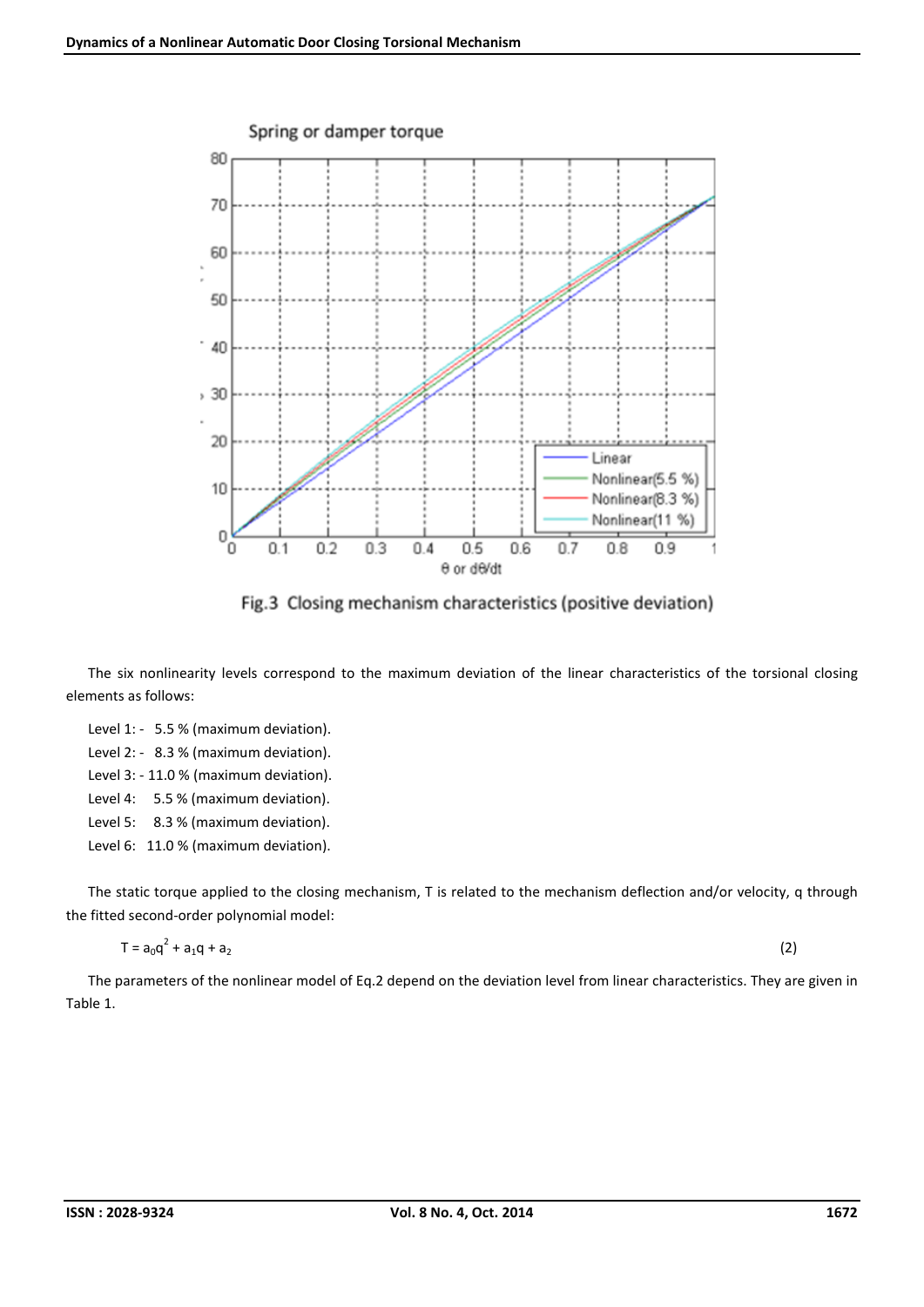| Deviation<br>level (%) | a <sub>0</sub> | a <sub>1</sub> | a <sub>2</sub> |
|------------------------|----------------|----------------|----------------|
| $-5.5$                 | 8              | 64             |                |
| $-8.3$                 | 12             | 60             |                |
| $-11.0$                | 16             | 56             | U              |
| 5.5                    | -8             | 80             | ŋ              |
| 8.3                    | $-12$          | 84             | ŋ              |
| 11.0                   | $-16$          | 88             |                |

*Table 1. Parameters of the nonlinear characteristics in Eq.2*

To simplify the analysis it is assumed that the elastic and damping characteristics of the closing mechanism are defined by the same equation (Eq.2). Therefore, the stiffness of the closing mechanism is given from Eq.2 by:

$$
k = dT/dq = 2a_0\theta + a_1
$$
 (3)

Where q is replaced by the door motion θ.

The damping coefficient of the closing mechanism using Eq.2 is:

$$
c = dT/d\theta' = 2a_0\theta' + a_1
$$
 (4)

Now, combining Eqs.1, 3 and 4 provides the differential equation of the door during its dynamic motion as:

$$
J_0\theta'' + 2a_0\theta'^2 + a_1\theta' + 2a_0\theta^2 + a_1\theta = 0
$$
\n(5)

Eq.5 is a second-order nonlinear homogeneous differential equation describing the dynamic motion of the door as excited by the initial conditions.

## 3 DOOR DYNAMIC RESPONSE

The dynamic response of the automatic closing door of an 18 kgm<sup>2</sup> mass moment of inertia to an initial displacement  $\theta$  (0) can be obtained by solving the door differential equation (Eq. 5). This is can be done by using any numerical technique such as Runge-Kutta 4 technique [16 ].

This requires transferring the second-order differential equation of Eq.5 to a set of first-order differential equations using the state variables. This constructs the state model of the system as follows [17]:

State variables:

$$
\begin{aligned} x_1 &= \theta \\ x_2 &= \theta' = x_1 \end{aligned}
$$

Using the state variables and Eq.5, the state model of the dynamic system under study is:

$$
x_1' = x_2
$$
  
\n
$$
x_2' = -(2a_0/J_0)x_2^2 - (a_1/J_0)x_2 - (2a_0/J_0)x_1^2 - (a_1/J_0)x_1
$$
\n(6)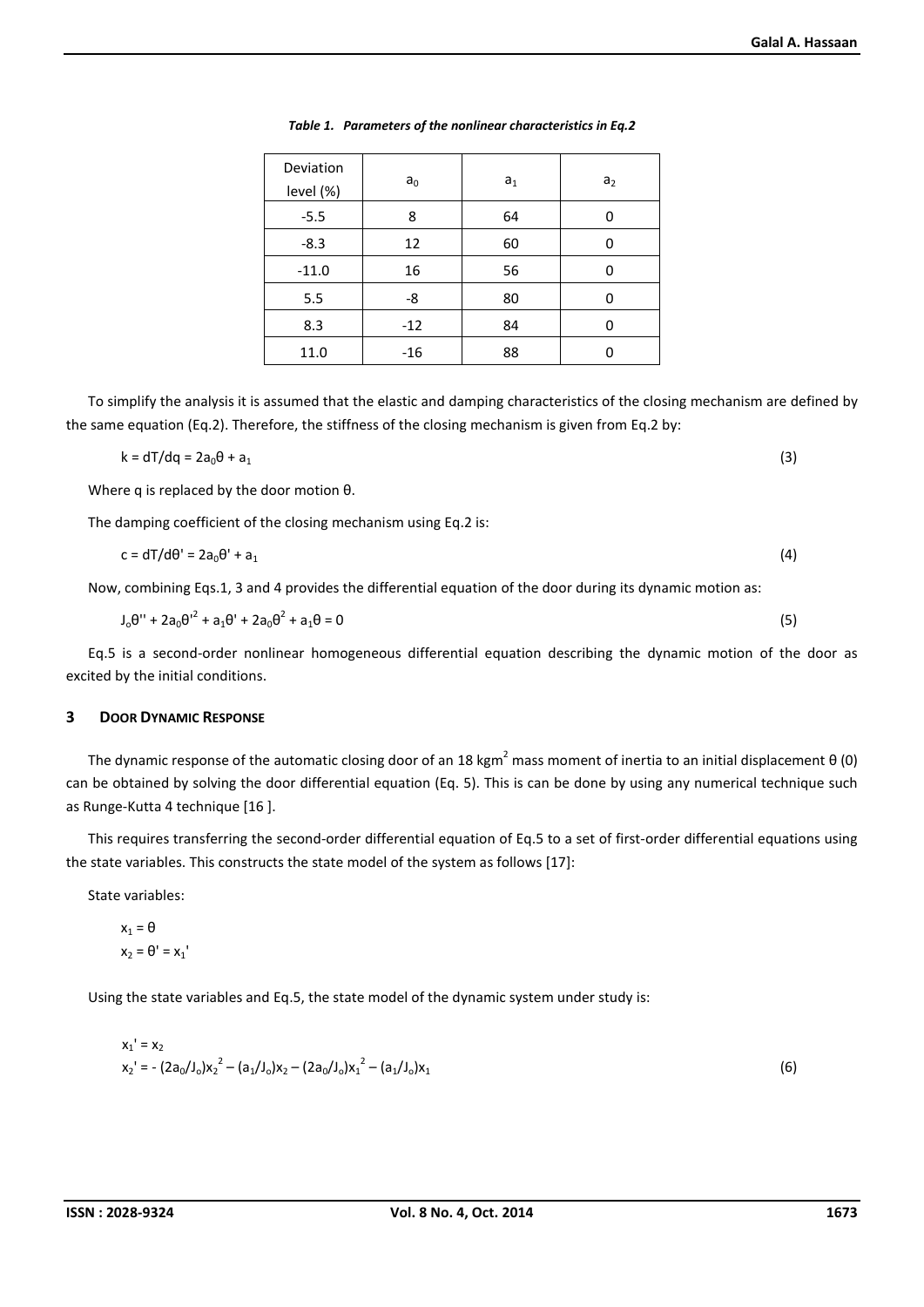MATLAB is used to apply the Runge-Kutta 4 technique to solve Eq.6 for the initial conditions  $x_1(0)$  and  $x_2(0)$  [18,19]. A MATLAB code is written to solve Eq.6 for the boundary conditions:

$$
[x_1(0) x_2(0)]^T = [1 0]^T
$$

The code output for different nonlinearity levels is given in Figures 4 and 5.



*Fig.4 Door response with nonlinear negative deviation.*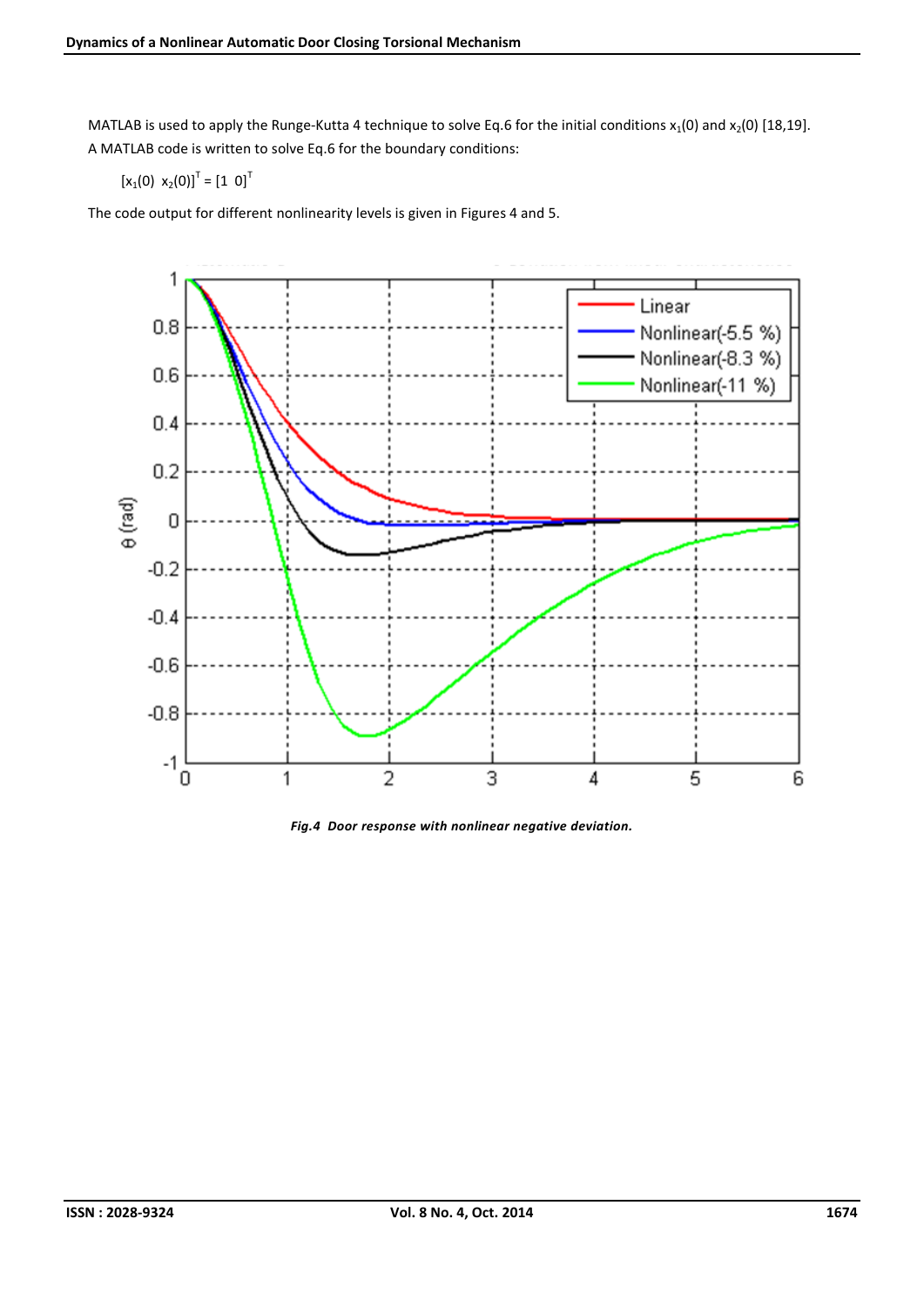

*Fig.5 Door response with nonlinear positive deviation.*

There is a remarkable deviation in the door response from that of a door closing mechanism with linear characteristics. This deviation is much bigger with negative deviation-nonlinear characteristics. Some of the specifications of the nonlinear door closing system based on the door time response an initial displacement motion are listed in Table 2 as extracted from Figures 4 and 5.

| Linearity level (%) | Maximum response<br>deviation from linear (%) | Minimum<br>motion (rad) | Settling<br>time<br>(s) |
|---------------------|-----------------------------------------------|-------------------------|-------------------------|
| 0 (linear)          | O                                             | 0                       | 2.58                    |
| 5.5                 | 52.4                                          | 0                       | 3.55                    |
| 8.3                 | 75.6                                          | 0                       | 3.58                    |
| 11.0                | 100                                           | 0                       | 4.20                    |
| $-5.5$              | $-80$                                         | $-0.023$                | 2.50                    |
| $-8.3$              | $-160$                                        | $-0.148$                | 3.51                    |
| $-11.0$             | $-714$                                        | $-0.840$                | 6.00                    |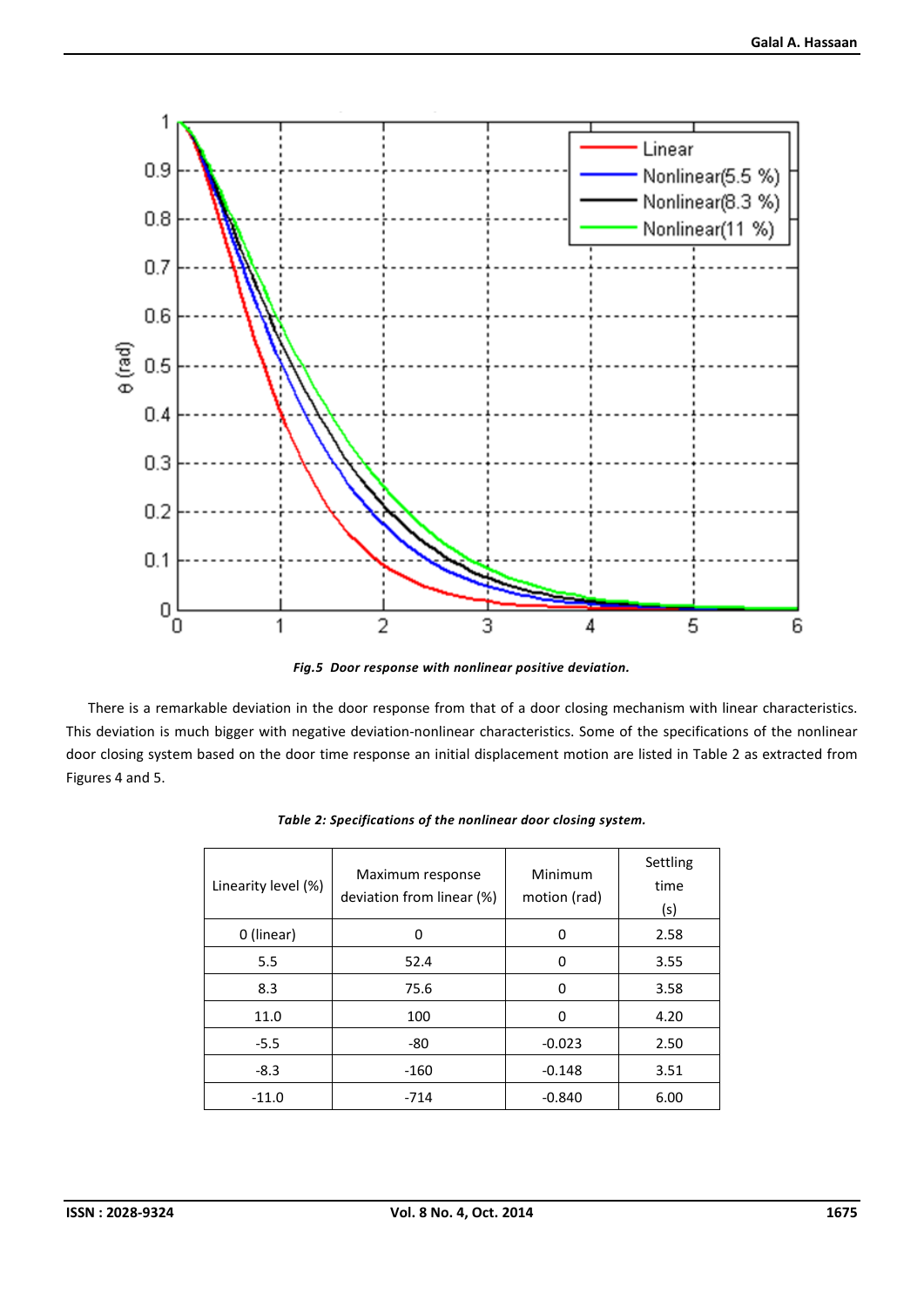## 4 NONLINEARITY EFFECTS

- For nonlinearity with positive deviation from linear characteristics, the door dynamic system behaves as an overdamped single degree of freedom system.
- For nonlinearity with negative deviation from linear characteristics, the door dynamic system behaves as an underdamped single degree of freedom system. Oscillation appears around the static equilibrium position (closing position).
- The minimum motion of the door decreases as the maximum negative deviation from linear characteristics increases.
- With maximum deviation from linear characteristics less than -8.3 %, the response deviation from linear characteristics response becomes slow and oscillating.

### 5 CONCLUSION

- An automatic door with nonlinear characteristics was studied in this work..
- Both positive and negative deviations from linear closing mechanism characteristics were considered.
- Nonlinear characteristics with positive deviation resulted in door time response similar to that of free overdamped single degree of freedom vibrating systems.
- Nonlinear characteristics with positive deviation resulted in door time response similar to that of free overdamped single degree of freedom vibrating systems.
- Nonlinear characteristics with negative deviation resulted in door time response similar to that of free underdamped single degree of freedom vibrating systems.
- Maximum door time response deviation from linear characteristics response changed from 52 to 100 % with positive deviation from linear characteristics, and from -80 to -4 % with negative deviations.
- Minimum door motion in the negative direction reached -0.84 rad for the -11.0 % maximum negative deviation.
- The speed of response was measured by the settling time corresponding to  $\pm$  2 % of the steady state response (closing position of the door).
- In general, the settling time increased with increased nonlinearity of the closing mechanism characteristics.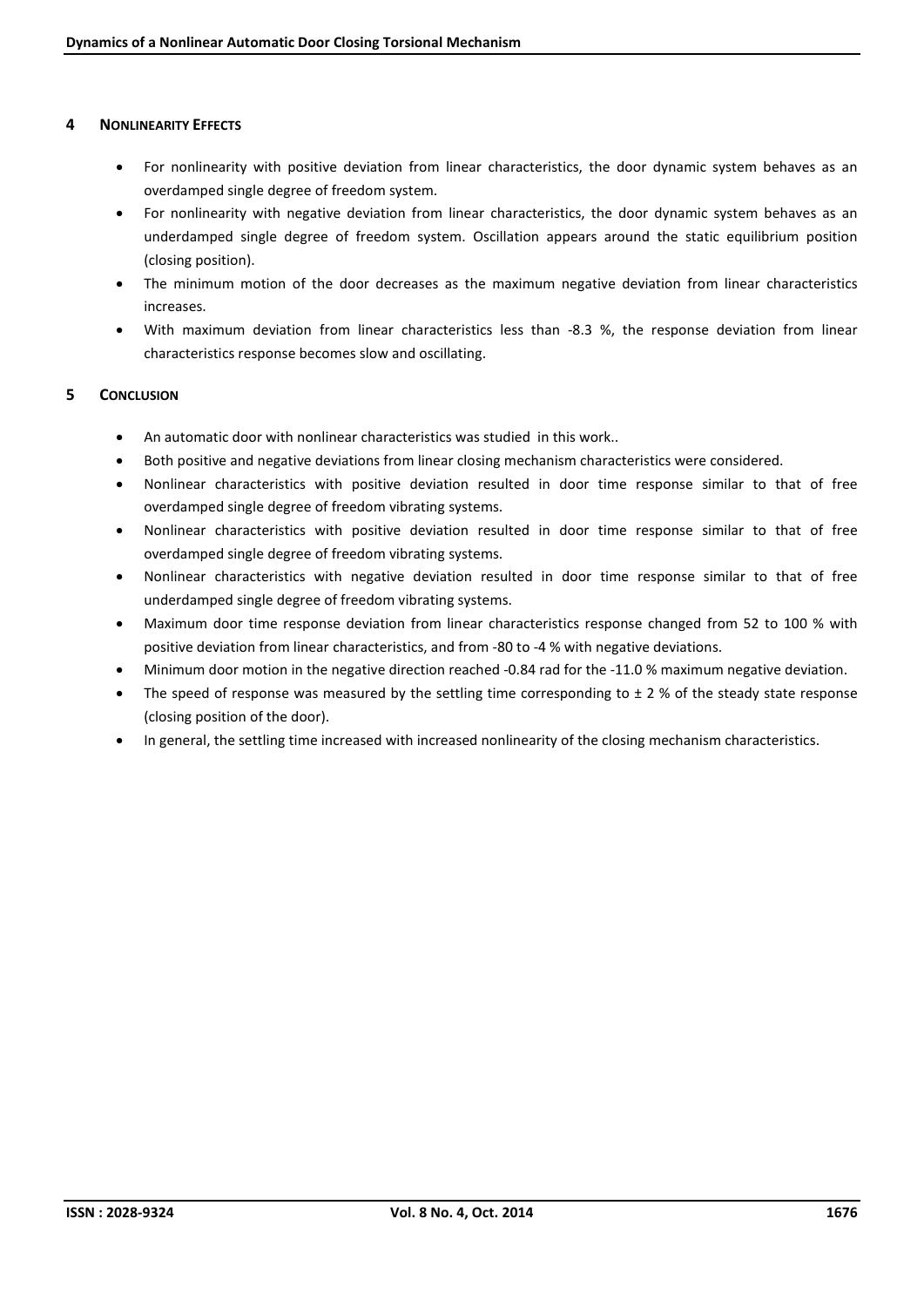#### **REFERENCES**

- [1] S. Clabaugh, "Classroom design manual", University of Maryland, Version 4, 2004.
- [2] A. Al-Bassiouny, "Effect of nonlinearities in elastomeric material dampers on torsional oscillation control", *Applied Mathematics and Computation*, vol.162, pp.835-854, 2005.
- [3] T. Tjahjowidodo, F. Al-Bender and H. Brussel, "Nonlinear modeling and identification of torsional behavior in harmonic drives", *Proceedings of ASMA*, pp.2785-2796, 2006.
- [4] P. Meirelles, D. Zampieri and A. Mendes, "Mathematical model for torsional vibration analysis in internal combustion engines", *12th IFTOMM World Congress*, Besancon, France, June 18-21, 2007.
- [5] K. Filipowicz, "Determining the static characteristics of a torsionally flexible metal coupling", *Acta Montanistica, Slovaca*, vol.12, no.4, pp.304-308, 2007.
- [6] H. Lee and L. Hsieh, "Innovative design of an automatic car-door opening system", *Proceedings of the International Multi-Conference of Engineers and Computer Scientists*, vol. II, March 18-20, Hong Kong, 2009.
- [7] N. Bayly et. al., "Emory College classroom design guide", Emory University, Georgia, USA, October 2010.
- [8] W. Homik, "Diagnostics, maintenance and regeneration of torsional vibration dampers for crankshafts of ship Diesel engines", *Polish Maritime Research*, vol.17, pp.62-68, 2010.
- [9] W. Homik, "Damping of torsional vibrations of ship engine crankshafts general selection methods of viscous vibration dampers*", ibid*,, vol.18, pp.43-47, 2011.
- [10] I. Filipov, D. Bibic, A. Nilasinovic and A. Pecar, "Preliminary selection of basic parameters of different torsional vibration dampers intended for use in medium-speed diesel engines", *Transactions of FAMENA* XXXVI-3, pp.79-88, 2012.
- [11] G. Carpino et. al., "A novel compact torsional spring for series elastic actuators for assistive wearable robots", *ASME Journal of Mechanical Design*, vol.134, pp.1-10, 2012.
- [12] S. Mahdi, "Development of anti-sheft door system for security room", *National and Applied Sciences*, vol.4, no.3, May, pp.237-242, 2013.
- [13] Z. Yang et.al., "Nonlinear dynamics modeling and analysis of torsional spring-loaded antibacklash gear with time-varying meshing stiffness and friction", *Advances in Mechanical Engineering,* vol.2013, Article ID 203438, pp.1-17, 2013.
- [14] J. Soni and S. Roy, "Design and characterization of a nano-Newton resolution thrust stand", *Review of Scientific Instruments*, vol.84, 095103, pp.1-8, 2013.
- [15] S. Joshi, S. Hung and S. Vengallatore, "Design strategies for controlling damping in micromechanical and nanomechanical resonators", *EPJ Techniques and Instrumentation, Springer Open Journal*, pp.1-14, 2014.
- [16] S. Chapra and R. Canale, "Numerical methods for engineers", McGraw-Hill Higher Education, 2010.
- [17] K. Atkinson, W. Harn and D. Stewart, "Numerical solution of ordinary differential equations", *J. Wiley & Sons*, 2009.
- [18] M. Brons, "Using MATLAB to solve differential equations numerically", Department of Mathematics, Technical University of Denmark, September, 1998.
- [19] P. Harihara and D. Childs, "Solving problems in dynamics and vibrations using MATLAB", Department of Mechanical Engineering, Texas a and M University, May 2014.